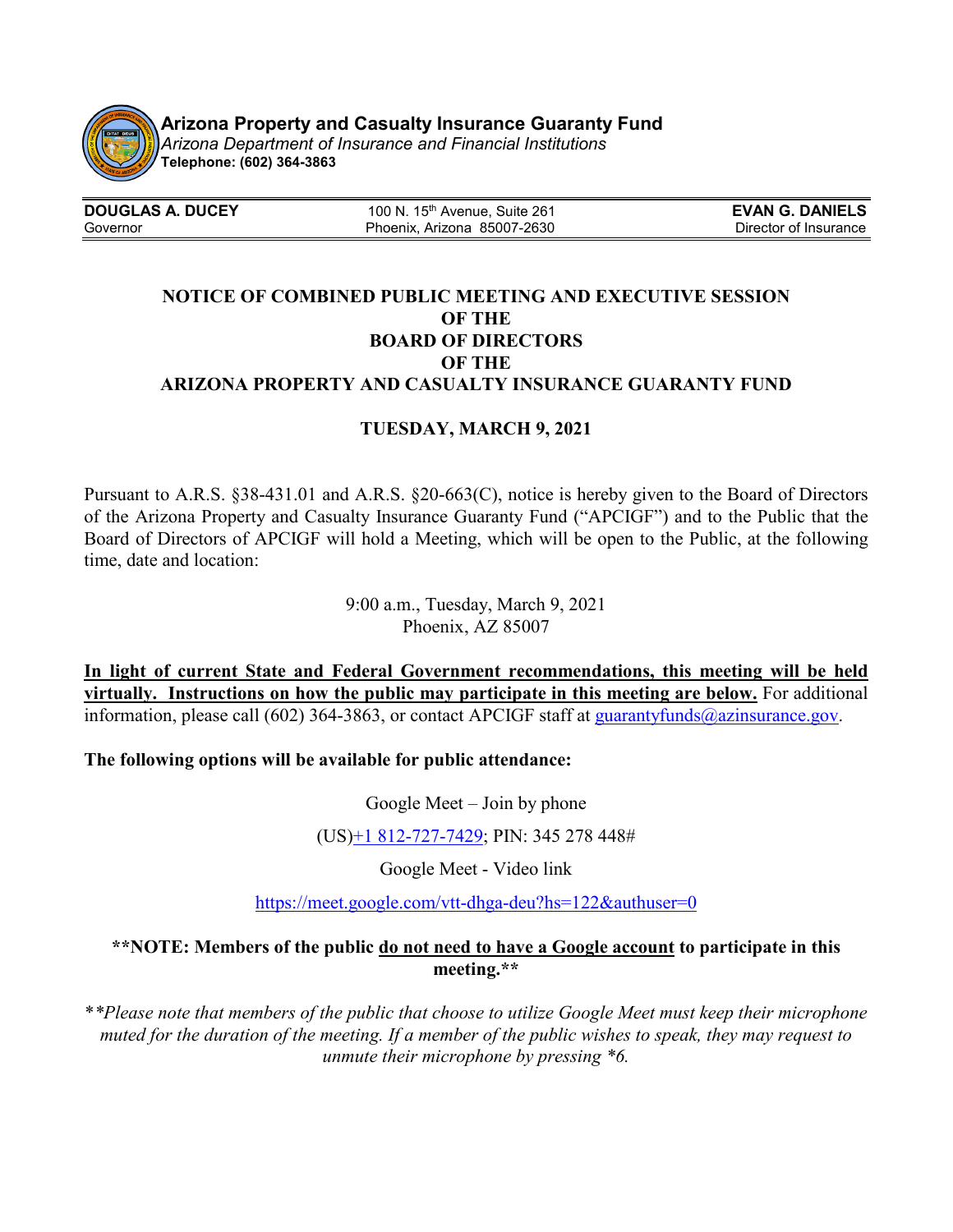As indicated in the Agenda, the Board of Directors may vote to go into Executive Session to discuss certain matters. Such executive session will not be open to the public.

The Agenda for the meeting is as follows:

- 1. Announcement that the Meeting will be conducted in accordance with the Anti-Trust Compliance Policy adopted by the Board of Directors and in compliance with Arizona law (A.R.S. §§ 38-501 to 38-511) concerning the disclosure of conflicts of interest with regard to any matter before the Board for consideration.
- 2. Introduction of new Board Members.
- 3. Review, discussion and possible approval of the minutes of the Annual Meeting of the Board of Directors held September 15, 2020.
- 4. Report, discussion and possible action concerning status of discussion between APCIGF and the Special Fund of the Industrial Commission of Arizona regarding the allocation of receivership recoveries in which both have an interest.
- 5. Executive Session, pursuant to A.R.S. § 38-431.03(A)(3), to confer with legal counsel concerning legal issues in connection with items referenced in this Notice and Agenda.
- 6. Report concerning detection and prevention of insolvency activity, and any discussion or action related thereto.
- 7. Executive Session, pursuant to A.R.S. § 38-431.03(A)(2) and A.R.S. § 20-671, for the purpose of receiving information about and discussing the financial condition of one or more member insurers.
- 8. Financial Reports and any discussion and action related thereto as follows:
	- A. Review of the performance of the APCIGF investment portfolios through January 31, 2021;
	- B. Review of the financial condition of APCIGF through January 31, 2021.
	- C. Report concerning the conversion of the APCIGF basis of accounting from modified cash to accrual.
- 9. Report regarding claims activity through February 28, 2021, and any discussion, consideration, or decisions related thereto:
	- A. Auto Account;
	- B. Other Account;